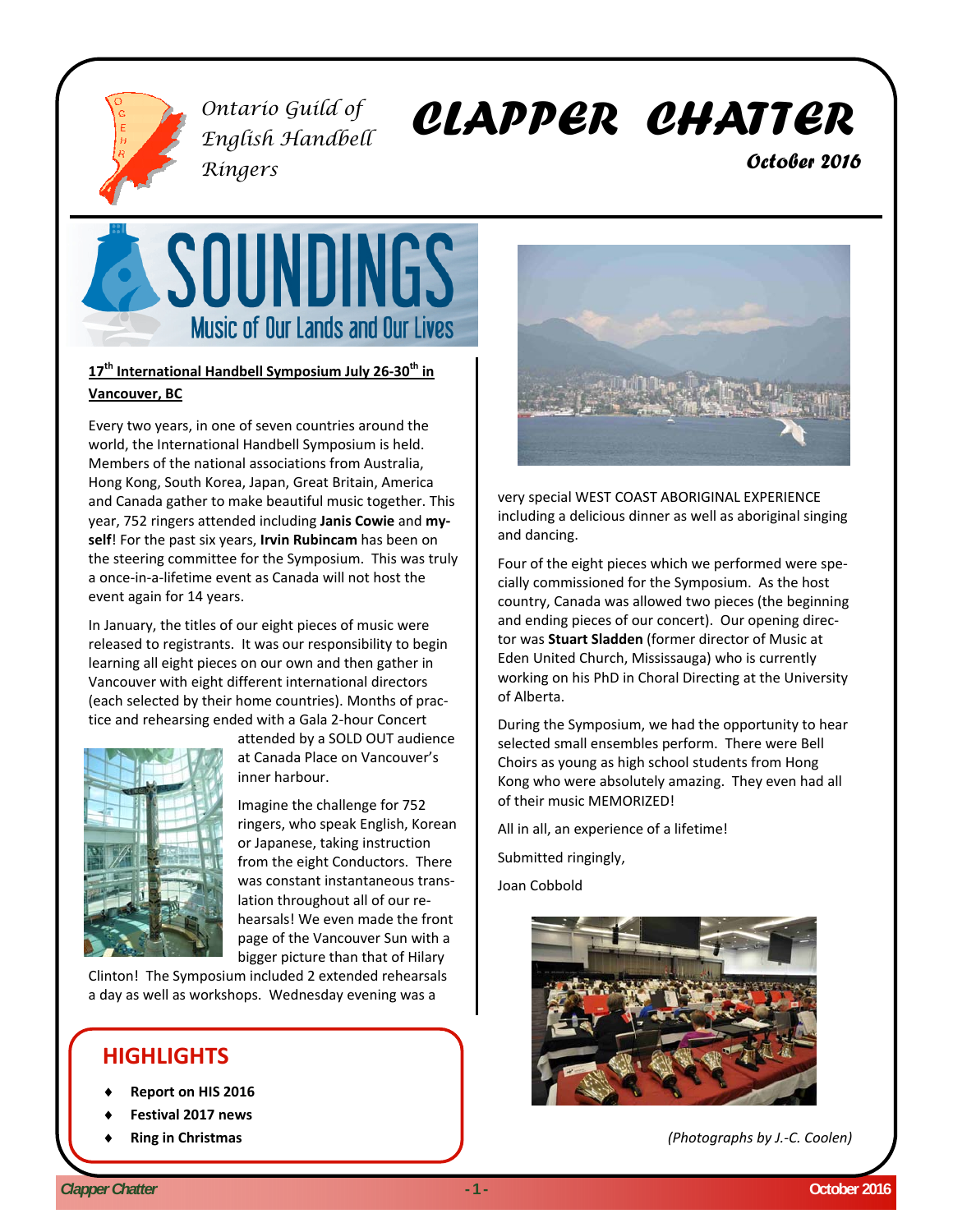# PUBLICATION INFORMATION

#### **SUBMISSIONS**

Clapper Chatter welcomes your submissions. All sub‐ missions must be received by the following deadlines: September 30 (October issue), January 31 (February issue), May 31 (June issue).

#### **FORMAT**

Text in Microsoft Word and high resolution colour pho‐ tos in .jpg format are preferred.

#### **REPRINT PERMISSION**

All material in this publication is copyrighted and may not be duplicated or reprinted without advance written permission.

#### **DISCLAIMER**

The views expressed in Clapper Chatter are not neces‐ sarily those of the Ontario Guild of English Handbell Ringers, nor does the appearance of products or ser‐ vices in advertisements constitute an endorsement by OGEHR.

#### **ADVERTISING**

Ad sizes and rates are available on request. Advertising must be submitted by the submission deadlines listed above. All final ad artwork must be saved in Adobe Ac‐ robat PDF format. When preparing ads, use high resolu‐ tion images and fonts, and set the Acrobat Preferences to embed the fonts and images at their original high resolution quality.

#### **CLAPPER CHATTER EDITOR**

Please send all submissions to: Helen Coxon —Clapper Chatter Editor hcoxon@sympatico.ca 416‐420‐9660

# Vice‐President's column ..................................3 Festival 2017.....................................................4

#### **MORE ON SUBMISSIONS**

A newsletter thrives or dies based on its content, so we need your input! Do you have a concert coming up, a review of a performance just accom‐ plished, a significant event in the life of your bell choir, or a favourite piece of music that you would like to recommend to others? Send it in! Any‐ thing is fair game (subject to editorial review.) Accompanying photographs are encouraged, as they really liven things up.

Clapper Chatter will be published in two formats: in full colour on the website, with a link sent out via the email tree, and hard‐copy in black and white mailed out to those who are not on the email list. If you are one of the latter, why not sign up for the email tree and get the full Clapper Chatter experience?

We want your feedback. Let us know what you like, or don't like, or would like to see, by emailing Helen at hcoxon@sympatico.ca

Submission deadline for the next issue: Jan 31, for publication Feb 15

A Clapper Chatter subscription is included with Individual, Honorary and Group OGEHR Memberships. Affiliate Members of OGEHR may also receive their own copy of Clapper Chatter by purchasing a subscription. To sub‐ scribe, Affiiliate Members may contact the Membership Secretary: J.‐C. Coolen, 5 Naylor Lane Ajax , ON L1S 7S7, 905 683 5757, membership@ogehr.ca

Clapper Chatter is also distributed electronically via a download link sent out in the Thursday evening email di‐ gest.

CONTENTS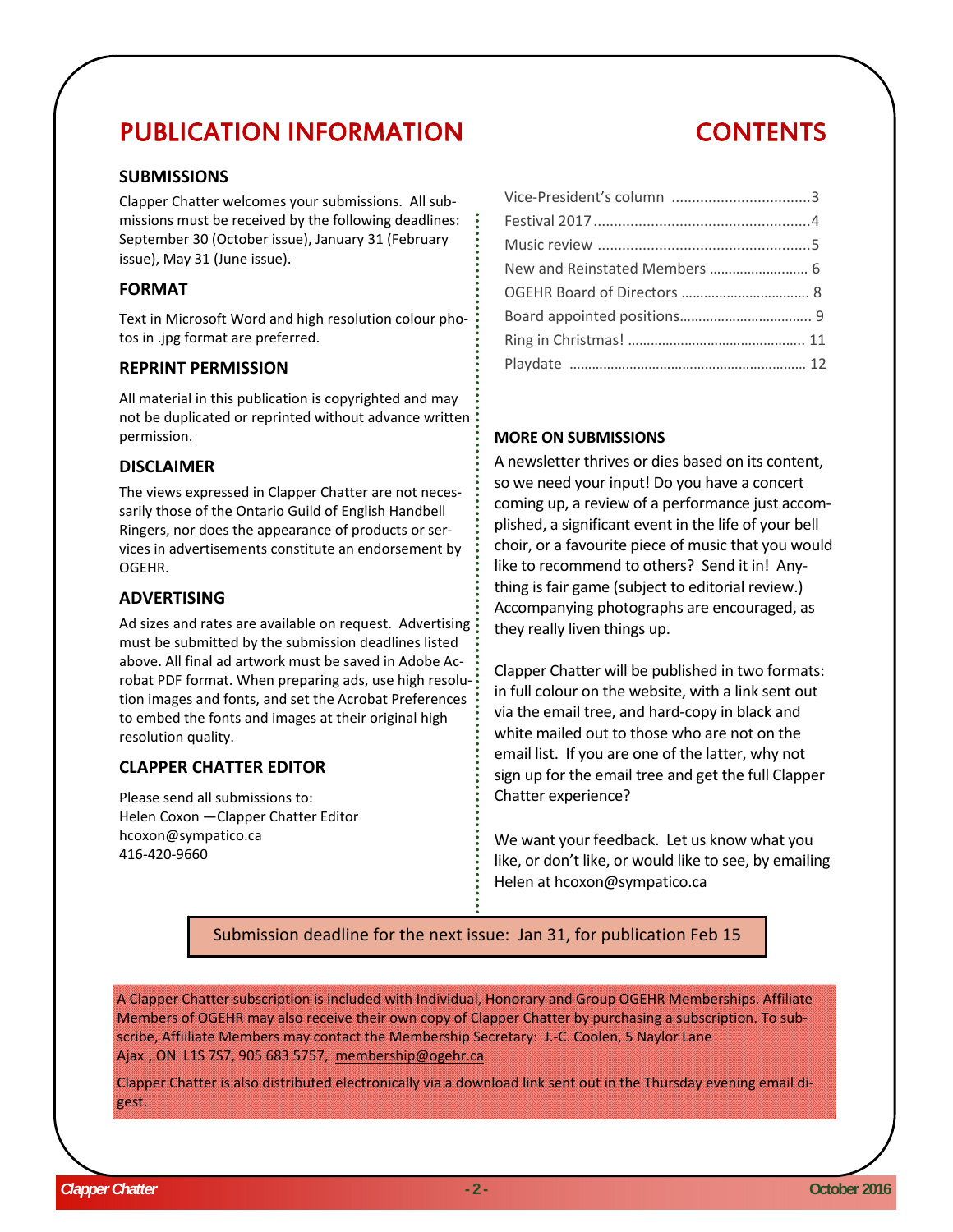#### *Vision and Future Directions*

J.‐C. Coolen

Fall is such an exciting time in the handbell community! We've just come through a change‐of‐pace summer of rest, relaxation, vacation and handbell skills development at fantastic events such as the International Symposium in Vancouver, the HMA National Seminar in Rochester NY, or the Interna‐ tional Music Camp in North Dakota. As the weather begins to change, we reunite with our handbell‐ ringing teammates—to resume these relationships that are so meaningful to us, to embark on fresh music (for Christmas, for upcoming local ringing events and for the 2017 Festival next May) and to take the next step in our ringing development and journey.

This fall, I'm also settling into some new responsibilities as your Vice‐President. While I've taken on this role with some hesitation, I've received encouragement and support from our exceptional Board of Directors. The work of the Guild doesn't depend on just one person, however; it depends on all of us, together—each one filling the role to which we're fitted and called—so that the work of the Guild, our community, can advance. Our revised Guild organization has many opportunities for Members to get involved in the work of the Guild, and offers clear paths for volunteers to grow into leadership positions. The Nominating Committee (Cheryl McFarlane, Chair) continues to work hard to recruit people to help out with the diverse work of the Guild. I encourage you to join me this year in contributing your skills and passion to growing the Guild together.

As we embark on a new year and a new phase in the life and history of the Guild, the Board took time to survey the recent work of the Guild, and to generally focus the work of the Guild over the next few years. On September 24, under the expert guidance of organizational guru Bill Botshka, we reviewed the Guild Mission, Vision and Values statements and list of Strategic Directions first crafted by the Board, with Bill's assistance, in September 2010. We examined the successes (Guild governance) and challenges (handbells in education) we've had in implementing those goals over the past six years. We delved into the Guild's current strengths and weaknesses, and considered the opportunities and threats the Guild currently faces. With this information, we drafted revised versions of the Mission, Vision and Values statements, drafted a new organizational Tagline, and formulated Strategic Direc‐ tions for the next five years. We will consider these drafts at our October Board meeting; once ap‐ proved by the Board, we will communicate these goals to you, our Members, and enlist your help in accomplishing these goals.

In the meantime, I send the best of wishes to each of you as you begin this new ringing year with an‐ ticipation and excitement! I always invite your comments and suggestions—please feel free to contact me (jccoolen@sympatico.ca, (905) 683‐5757 at any time with your ideas as we work together to build the Guild and the wider handbell community.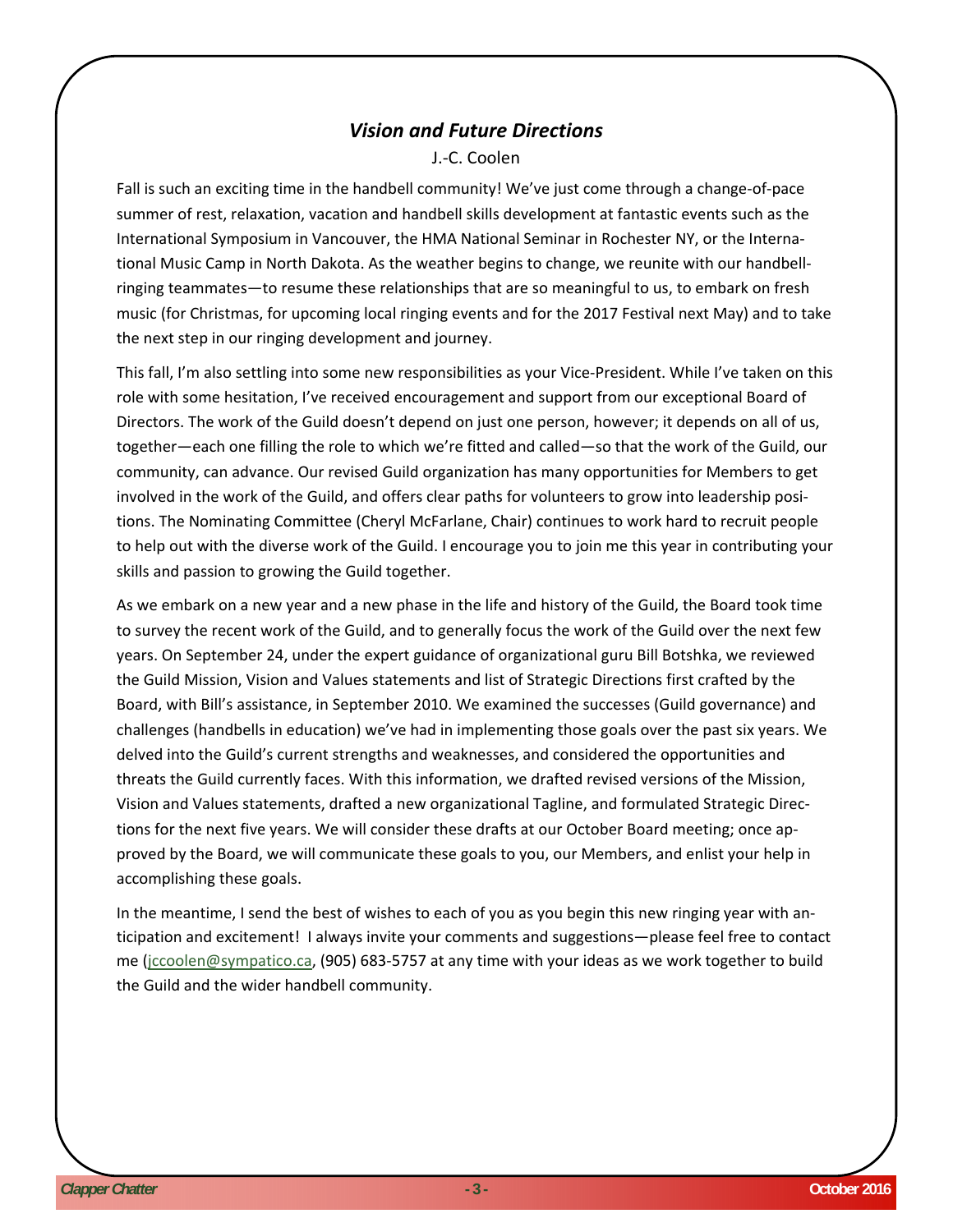



# **May 25-27, 2017 McMaster University, Hamilton**

## **REGISTRATION OPENS SOON!**

The registration date for the upcoming OGEHR Handbell Festival held at McMaster May 25 - 27, 2017 is fast approaching. The Festival will be a wonderful opportunity to ring, united with other members of OGEHR under the guidance of outstanding directors.

The massed, bronze and copper choirs will be directed by guest conductor/composer Michael Glasgow. The tin will benefit from the superb direction of our very own Terry Head.

The festival committee hopes that you will choose to take part in what will be a marvelous opportunity to ring with these exceptional directors, to learn from knowledgeable leaders and to socialize with other ringers.

**Be sure to visit** *OGEHR.ca/festival2017* **for details about registration, music and much more..** 

Meanwhile, read on for two special opportunities to participate in Festival 2017…..

*Attention all members who were participants at the IHS this past summer and are planning to attend Festival 2017 in Hamilton...*

A piece of music has been selected from the IHS repertoire which we are planning to share with our fellow OGEHR members as a mini-ring entry at Festival.

To confirm your involvement in performing this piece, please contact Barbara Neal at: bar‐ bara.neal@sympatico.ca.

\*Please also include the position you rang for "*Spirit of Freedom*" from Handbell Ringers of Great Britain with Conductor Malcolm Wilson.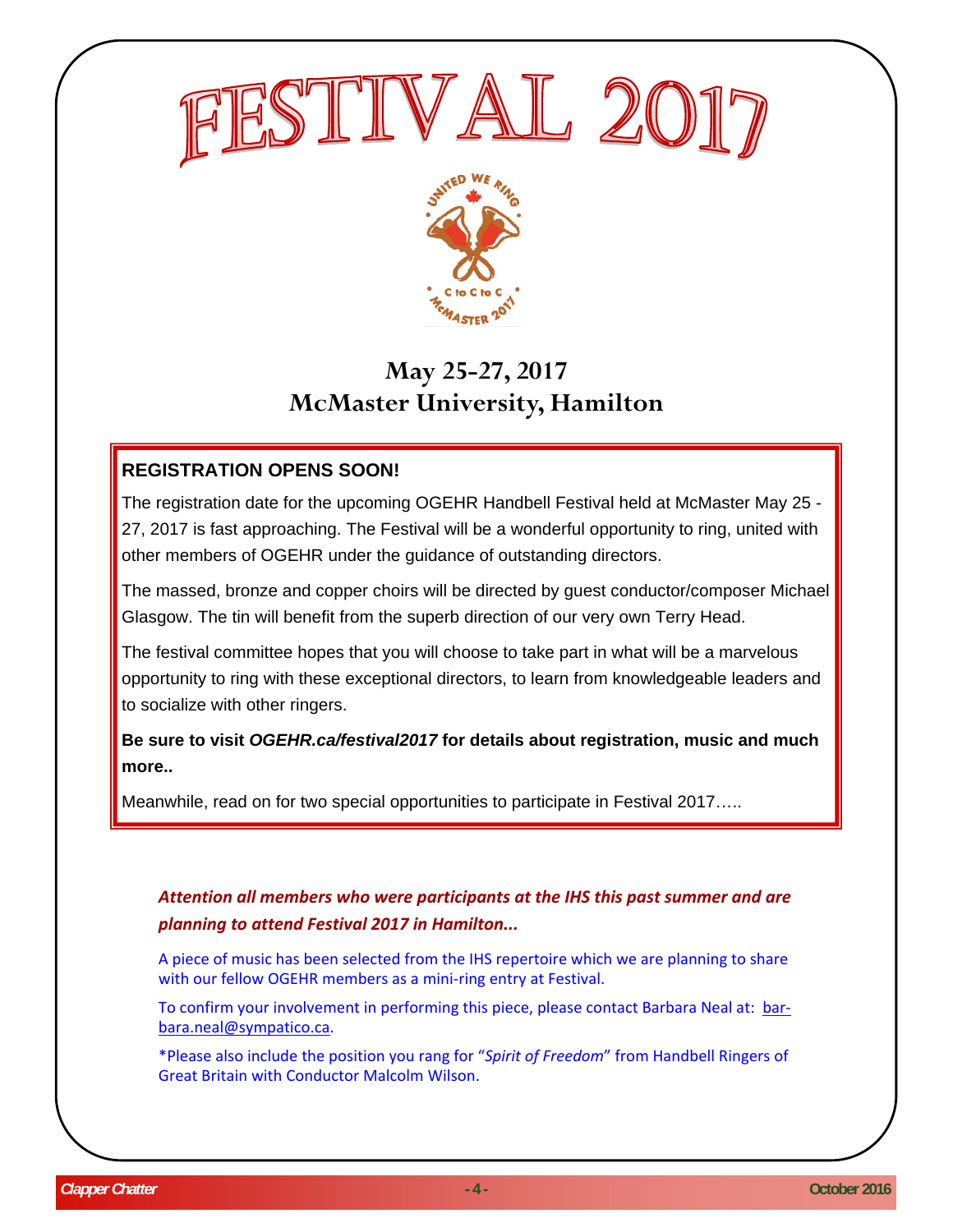## *Come Ring in the Bell Tree Forest!*



This opportunity is for Guild members interested in performing as a bell tree solo/duet entry at Festival in the Mini-Ring. By participating in this \*simultaneous performance\*, you will be joining over a dozen trees confirmed to date, playing the same piece in unison!

If you have access to a bell tree or to Malmark Cymbells, why not consider joining in? The more the merrier! and the more amazing the forest and performance will be!

The piece has already been selected and can be easily

ordered. Some additional copies are available for purchase as well. And, if you do not have a bell tree, there is plenty of time to beg, borrow or purchase one and rehearse in time for May 2017! .... and yes, you will have to bring your tree to Festival .

To confirm your participation in this event, or for more information about it, please contact Cheryl McFarlane  $\omega$ oliver.mcfarlanec@gmail.com

#### **Music Review**

#### By Kim Leitch

When I first found out about OGEHR's lending library, I was so excited! What could be better than having access to dozens and dozens of music titles, to borrow for up to a year, for free!! We are a three-octave handbell choir, with a mix of beginner and experienced ringers. Having so much music to choose from gave me the opportunity to pick pieces that challenged the beginners, and also pushed the more advanced to finesse their skills. One such piece that we played in church and at the retirement gala for our church's music director, is **Adagio**, by Tomaso Albinoni.

While rated at Level 3, and at first glance appearing relatively easy, we embraced the opportunity to work on our dynamics, pacing, precision in the quieter spaces, choreography & expression, and

most joyously for me, watching the conductor! After performing the piece, we all felt enormous accomplishment and pride of musicianship. I believe we didn't just play the music, but deeply felt the music in each of us, allowing it to come alive for our audience and giving them a very touching and emotional experience. Some of the things people told us after were: "I had tears of joy running down my face," and "You touched my heart, and moved me deeply."

Thanks for providing OGEHR members with this fantastic library!

Publisher: Warner Bros. Publications

Composer: Tomaso Albinoni (1671-1751)

Arranger: Kevin McChesney

Octaves: Written for five octaves (56 bells); optional three octaves (35 bells)

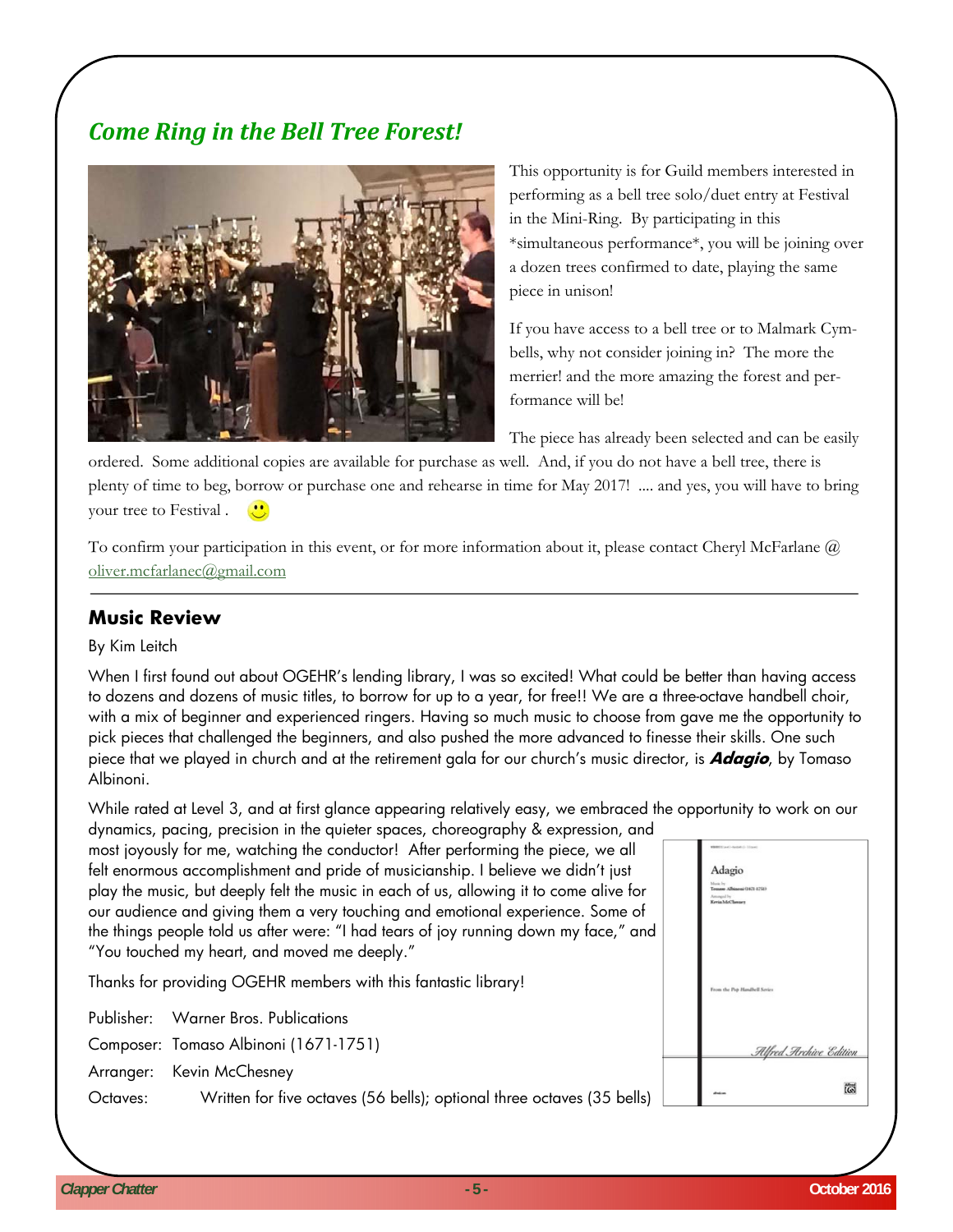## Welcome, New and Reinstated Members

We welcome new and reinstated Members of the Guild! We're glad to welcome you, or welcome you back, into the Guild family.

We encourage all Members of the Guild to reach out to the new Members in your vicinity. Welcome them personally, and offer your support, encouragement and assistance to them as they grow and develop as handbell musicians.

J.‐C. Coolen OGEHR Membership Secretary

#### **New Member**

#### *Individual*

#### *Central*

Theresa Kim (Vaughan ON) Katherine Leung (Markham ON) Rosa Maria McCarthy (Aurora ON)

#### *Affiliate*

#### *East*

**Bridge Street United Church (Belleville ON)** Susanne Koehler (Belleville ON)

**St. Barnabas Anglican Church (Pierrefonds QC)** Nathan Callender (Pierrefonds QC)

#### *Central East*

#### **Bowmanville Seventh‐day Adventist Church**

Yvette Garvey (Courtice ON) Hope Pascoe (Newcastle ON)

#### **Cambridge Street United Church (Lindsay ON)**

John Bennett (Lindsay ON) Tarina Koty (Lindsay ON) Janice Parton (Lindsay ON)

#### **St. Andrew's Presbyterian Church (Scarborough ON)**

Diana McInnis (Scarborough ON) Jennifer Pottinger (Scarborough ON)

#### **St. Andrew's Presbyterian Church (Cobourg ON)**

Carolyn Hyma (Cobourg ON)

#### **Trinity United Church (Cobourg ON)**

Isabella Ciano (Port Hope ON) Lynn Marshall (Grafton ON)

#### *Central*

#### **Markham Chinese Baptist Church (Markham ON)**

Andrea Chan (Markham ON) Bethel Chan (Markham ON) Christy Chan (Markham ON) Serina Chan (Markham ON) Tegwen Chan (Scarborough ON) Ruben Chiu (Markham ON) Ashley Deng (Markham ON) Selina Huang (Markham ON) Evan Tao (Richmond Hill ON) Chloe Wu (Richmond Hill ON) Sophie Yang (Markham ON)

#### **Trinity Anglican Church (Aurora ON)**

Anne Byerlay (Aurora ON) Laurie Chapman (Toronto ON) Norma Draper (Aurora ON) Daphne Goring (Richmond Hill ON) Bonnie Hylton (Aurora ON) Anne Moore (Aurora ON) Eileen Powell (Newmarket ON) Jennifer Schafer (Aurora ON) Caroline Varsava (Aurora ON) Lori Wood (Aurora ON)

#### *Central West*

#### **Knox United Church (Caledon Village ON)**

Lorraine Glassford (Caledon Village ON)

#### **Lorne Park Baptist Church (Mississauga ON)**

Anne Bailey (Mississauga ON) Sean Robinson (Mississauga ON)

#### **St. Peter's Church, Erindale (Mississauga ON)**

Shakila Jayawardena (Mississauga ON) Clare Macdonald (Mississauga ON)

#### *South*

#### **Dublin Street United Church (Guelph ON)**

Mary Clifford (Cambridge ON) Yvonne Clifford (Cambridge ON) Jane Colwell (Guelph ON) Jordan Garlough (Guelph ON) Ruth Sproule (Guelph ON) Anna Thompson (Guelph ON) David Thompson (Guelph ON)

#### **Knox Presbyterian Church (Guelph ON)**

Nancy Stepien (Guelph ON)

#### *South*

**St. Andrew's Presbyterian Church (Guelph ON)** Barbara Harron (Guelph ON)

#### *West*

**First‐St. Andrew's United Church (London ON)** Merran Neville (London ON)

#### *North East*

**Knox Presbyterian Church (Meaford ON)** Patricia Knox (Meaford ON) Donna Kokkinen (Rocklyn ON)

*Continued on page 10*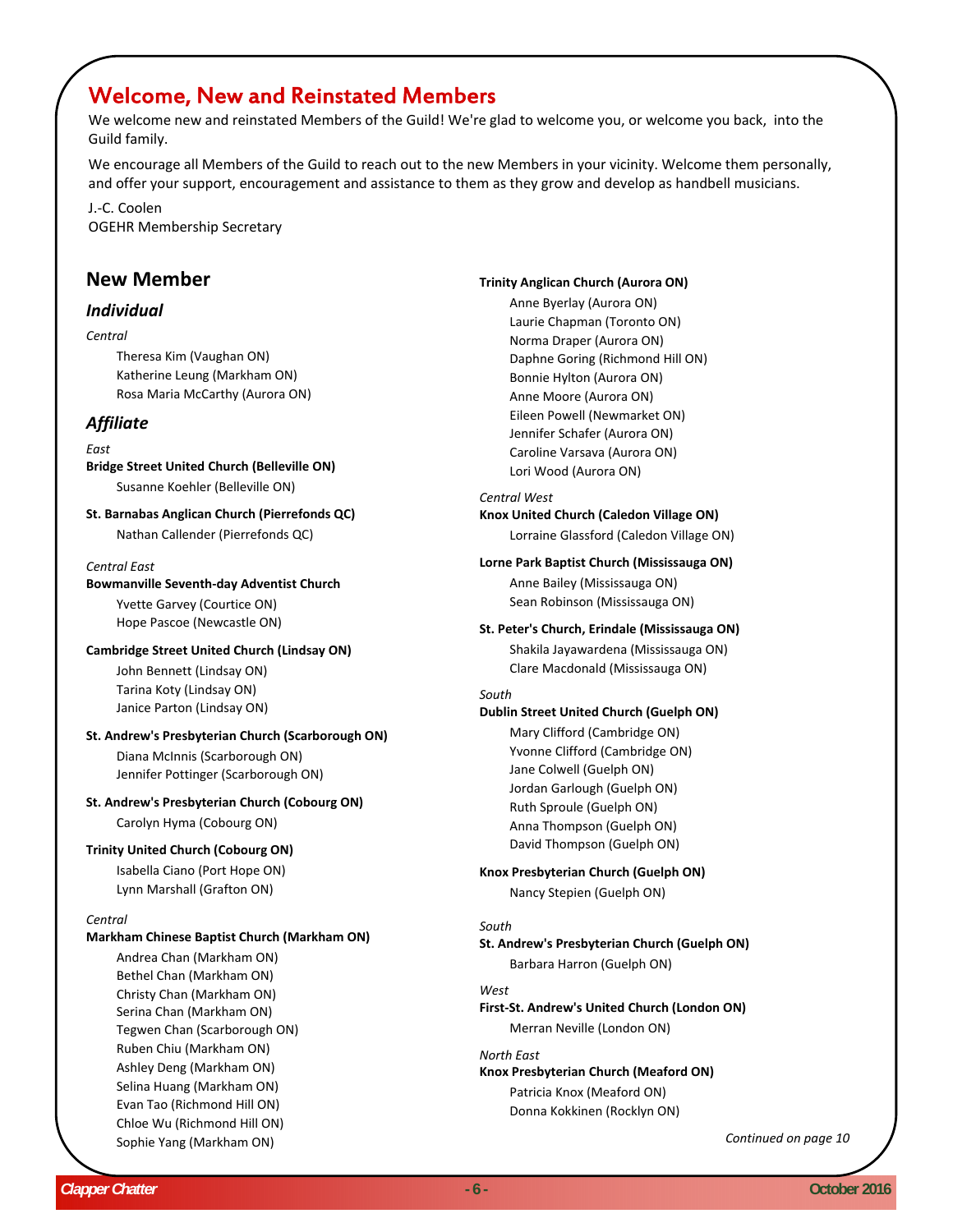#### **Wasaga Beach United Church (Wasaga Beach ON)**

Brian Armstrong (Wasaga Beach ON) Shirley Furlong (Wasaga Beach ON) David Lawrence (Wasaga Beach ON) Elaine Sterling (Wasaga Beach ON)

#### *North West*

**St. Dominic's Roman Catholic Church (Thunder Bay ON)**

Wendy Addison (Thunder Bay ON) Debby Kennedy (Kakabeka Falls ON) Jeannine Perna (Thunder Bay ON)

#### *Org'n Flat Fee (Aff)*

*Central East*

St. Andrew's Presbyterian Church (Cobourg ON) *Central*

Markham Chinese Baptist Church (Markham ON)

#### **Reinstatement**

#### *Affiliate*

#### *Central East*

**Cambridge Street United Church (Lindsay ON)**

Diane Lansdell (Lindsay ON) Garth Mackay (Lindsay ON) Carol Peters (Lindsay ON) Cathy Puffer (Lindsay ON) Alison Rees (Pontypool ON) Angelique Stroobach (Bethany ON) Erwin Stroobach (Bethany ON) Linda Todd (Oakwood ON) Vivian Warren (Lindsay ON) Joanne Winter (Lindsay ON)

**St. Andrew's Presbyterian Church (Scarborough ON)** Kathryn Cullen (Toronto ON) *Central* **Trinity Anglican Church (Aurora ON)** Kim Leitch (Holland Landing ON) *North East* **Knox Presbyterian Church (Meaford ON)** Erin Turza (Owen Sound ON) Laurie Turza (Owen Sound ON) *North West* **St. Dominic's Roman Catholic Church (Thunder Bay ON)**  Mickey (Myrtle) Kennedy (Thunder Bay ON) Marlene Kohar (Thunder Bay ON) Daniel (Dan) Lapolla (Thunder Bay ON) Margaret Looney (Thunder Bay ON) John Scaffeo (Thunder Bay ON) Janet Venton (Thunder Bay ON) *Org'n Flat Fee (Aff)*

## *Central East*

Cambridge Street United Church (Lindsay ON) *Central* Trinity Anglican Church (Holland Landing ON) *North West* St. Dominic's Roman Catholic Church (Thunder Bay ON)

#### **To All Choir Directors:**

It has been an established policy for all Bell Choir Directors to receive a mailed copy of Clapper Chatter to circulate through their choir members. Some directors have said that this is not necessary anymore since most of their members receive an electronic copy. We would like to hear from any directors who don't wish to receive a mailed copy any more. Please cut and paste the following into an email and send it to hcoxon@sympatico.ca .

Please discontinue mailing a hard copy of Clapper Chatter to:

Choir Name

Director's Name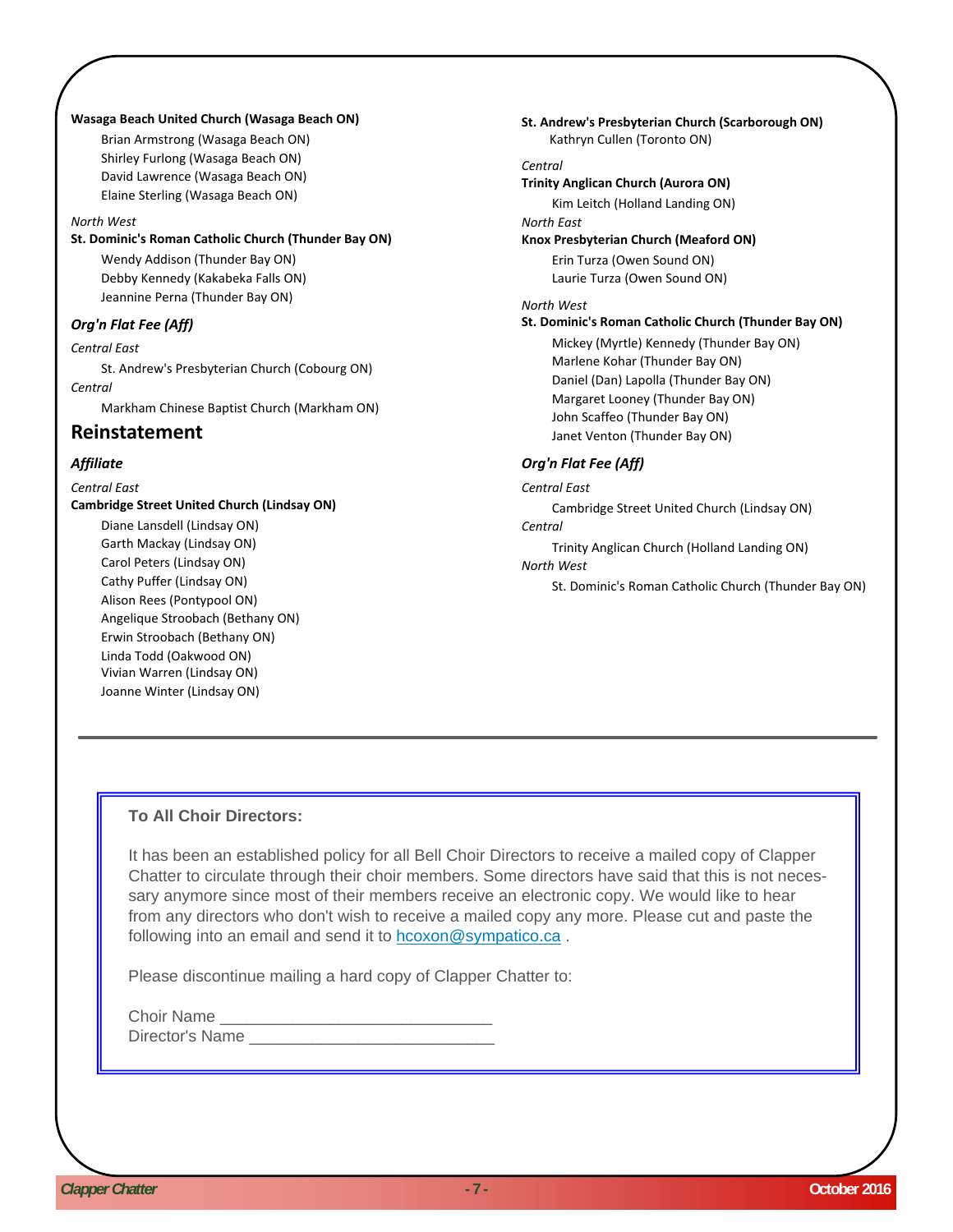|                                                                                                                                                                                         | <b>OGEHR Board of Directors</b><br>Data as of October 8, 2016 |                                                    |
|-----------------------------------------------------------------------------------------------------------------------------------------------------------------------------------------|---------------------------------------------------------------|----------------------------------------------------|
| Directors (Year of Term Expiry*)<br>Officer Position(s)<br>*Terms expire at the adjournment of the Annual Meeting<br>Committee Chairships; Guild Representatives to external committees |                                                               |                                                    |
| <b>President Directors</b>                                                                                                                                                              |                                                               |                                                    |
| < <vacant>&gt; ('17)<br/>President<br/>Chair: Board; Handbell Guilds of Canada Voting Representative</vacant>                                                                           |                                                               |                                                    |
| J.-C. Coolen ('17)<br>Vice-President; Membership Secretary<br>Chair: Honorary Membership; Handbell Guilds of Canada Non-voting Representative                                           | $(905) 683 - 5757$<br>jccoolen@sympatico.ca                   | 5 Naylor Lane<br>Ajax, ON L1S 7S7                  |
| < <vacant>&gt; ('17)<br/><b>Past President</b></vacant>                                                                                                                                 |                                                               |                                                    |
| <b>Directors</b>                                                                                                                                                                        |                                                               |                                                    |
| Barbara Neal ('17)<br>Corresponding and Recording Secretary<br>Handbell Guilds of Canada Additional Representative                                                                      | (905) 812-8253<br>barbara.neal@sympatico.ca                   | 74-5480 Glen Erin Drive<br>Mississauga, ON L5M 5R3 |
| Laurie Karasmanis ('18)<br><b>Treasurer</b>                                                                                                                                             | (905) 785-7800<br>laurie.karasmanis@gmail.com                 | 7346 Black Walnut Trail<br>Mississauga, ON L5N 7M1 |
| Janis Cowie ('17)<br>Chair: Communications, 2019 Festival                                                                                                                               | (905) 891-1650<br>jlcowie@rogers.com                          | 1406 Saginaw Crescent<br>Mississauga, ON L5H 1X5   |
| Terry Head ('19)                                                                                                                                                                        | (519) 476-2077<br>terryhead42@gmail.com                       | 1903-433 King Street<br>London, ON N6B 3P3         |
| Chair: Programs<br><b>Shirley Jemmett ('19)</b>                                                                                                                                         | (519) 942-8675<br>sjemmettringon@gmail.com                    | 20221 Main Street<br>Caledon, ON L7K 1R4           |
| <b>Chair: Education</b>                                                                                                                                                                 |                                                               |                                                    |
| <b>Cheryl McFarlane ('18)</b>                                                                                                                                                           | (905) 372-9297<br>oliver.mcfarlanec@gmail.com                 | 127 Bagot Street<br>Cobourg, ON K9A 3E9            |
| Chair: Area Representatives, Nominating                                                                                                                                                 |                                                               |                                                    |
| <b>Margaret Merkley ('19)</b>                                                                                                                                                           | (613) 532-8490<br>margandpetermerkley@gmail.com               | 53 Shieling Crescent<br>Kingston, ON K7M 4M7       |
| Chair: 2017 Festival; Vice-Chair: Nominating<br>Linda Wilson ('18)                                                                                                                      | $(647)$ 808-1057<br>lindawilson99@gmail.com                   | 19 Colonial Avenue<br>Scarborough, ON M1M 2C3      |
| <b>Chair: Governance</b><br>< <vacant>&gt; ('17)</vacant>                                                                                                                               |                                                               |                                                    |

*<<to be assigned>>*

Chair: Finance; Document Retention Review, Fall Workshop, Festival Bursary Policy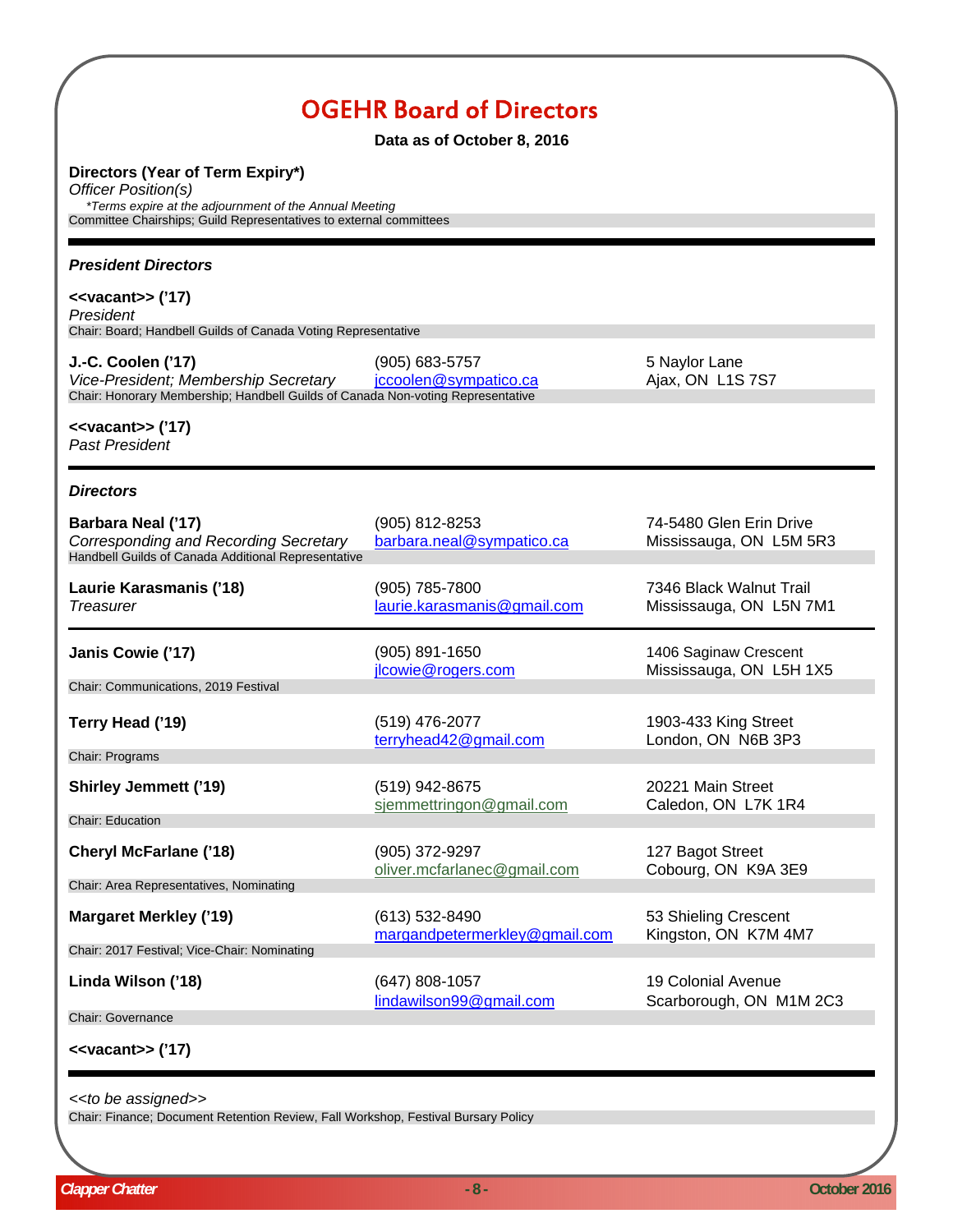# OGEHR Board-appointed Positions

#### **Data as of October 1, 2016**

#### **Name**

*Position (Year of Term Expiry\*, where applicable) \*Terms expire at the adjournment of the Annual Meeting, except as otherwise noted*

#### *Area Representatives*

*East Representative ('17)* bowes125@hotmail.com Ottawa, ON K1N 8A6

**Cheryl McFarlane** 127 Bagot Street *Central East Representative ('19)* oliver.mcfarlanec@gmail.com Cobourg, ON K9A 3E9

**Sandra Thompson** (905) 473-1975 33 Mill Street **Central Representative ('18)** st1975@rogers.com Mount Albert, ON L0G 1M0

**Charles Black Charles Black 1536 Truscott Drive** (905) 822-0711 1536 Truscott Drive *Central West Representative ('17)* black1536@rogers.com Mississauga, ON L5J 1Z4

**Kathleen King Martin** (519) 742-1215 18 Westmeadow Drive *South Representative ('19)* kathleenkingmartin@hotmail.com Kitchener, ON N2N 3J8

West Representative ('18) **jabolam@rogers.com** London, ON N6K 4T9

**<<vacant>>** *North East Representative ('17)*

**<<vacant>>** *North West Representative ('18)*

#### *Communications*

*Email Coordinator ('17)* manyee.sun@gmail.com Waterloo, ON N2J 1S5

**Barb Cogan Cogan 1998 1998 1998 1998 1998 1998 1998 1998 1998 1998 1998 1999 1999 1999 1999 1999 1999 1999 1999 1999 1999 1999 1999 1999 1999 1999 1999 1999 1999** *Social Media Coordinator ('18)* barbcogan@hotmail.com Mississauga, ON L5N 5A9

**<<vacant>>** *Webmaster ('17)*

#### *Education*

#### *Fall Workshop*

**<<vacant>>** *Fall Workshop Coordinator (2017-11-30)*

#### *Festival Coordinators*

*2017 Festival Coordinator ('18)* mary@loree.mygbiz.com Burlington, ON L7R 2V8

*2019 Festival Coordinator ('20)*

**Mary Loree** (905) 637-0105 701 George Street

**Man-Yee Sun** 267 Mary Street (519) 722-1301

**Helen Coxon** (416) 420-9660 61 Wheatfield Road *Newsletter Editor ('18)* hcoxon@sympatico.ca Etobicoke, ON M8V 2P5

**Gail Bowes** (613) 565-4972 125 Blackburn Avenue

**Joan Bolam 1988 1988 12:33 12:44 13:45 14:46 15:49 173-7887 32-681 Commissioners Road** 

**<<vacant>>**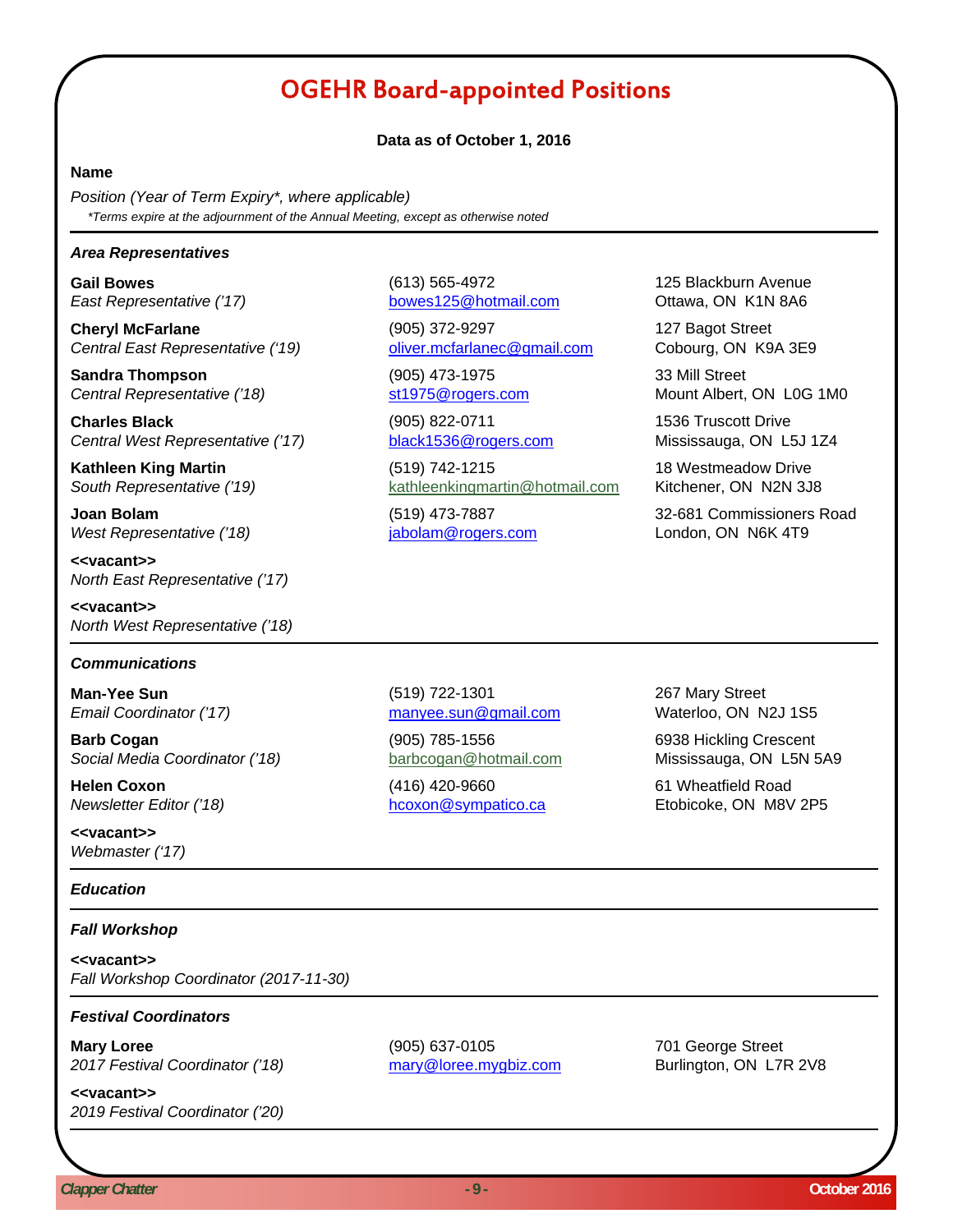#### *Finance*

**<<vacant>>** *Audit Coordinator*

| <b>Handbell Guilds of Canada Representatives</b> |                              |                         |  |                                                                 |
|--------------------------------------------------|------------------------------|-------------------------|--|-----------------------------------------------------------------|
|                                                  |                              |                         |  | < <vacant>&gt; [President]<br/>(Voting Representative)</vacant> |
| J.-C. Coolen ('17)                               | (905) 683-5757               | 5 Naylor Lane           |  |                                                                 |
| (Non-voting Representative)                      | <u>iccoolen@sympatico.ca</u> | Ajax, ON L1S 7S7        |  |                                                                 |
| Barbara Neal ('17)                               | (905) 812-8253               | 74-5480 Glen Erin Drive |  |                                                                 |
| (Additional Representative)                      | barbara.neal@sympatico.ca    | Mississauga, ON L5M 5R3 |  |                                                                 |
| <b>Programs</b>                                  |                              |                         |  |                                                                 |
| <b>Barbara Peaker</b>                            | (519) 940-1862               | 7 Trillium Trail        |  |                                                                 |
| Instrument Loan Program Coordinator ('18)        | barbara_musicchild@yahoo.ca  | Everett, ON L0M 1J0     |  |                                                                 |
| <b>Debi Sproule</b>                              | (905) 634-4589               | 4054 Melba Lane         |  |                                                                 |
| Music Lending Coordinator ('18)                  | debisproule@gmail.com        | Burlington, ON L7L 2C3  |  |                                                                 |

### **Handbells in Rochester**

 America National Seminar July 12 -16. Within that short time, attendees chose 16 sessions from a pos-Several members of OGEHR travelled to Rochester New York to attend the Handbell Musicians of sible 54 classes, certification classes, 6 ringing tracks and HIC Showcases. Attendees were also treated to 8 concerts given by extremely accomplished solo, small and large groups. There were 20 exhibitors with music, bell trees, bells and more purchased by all. A Special Highlight was receiving a beautiful hand bag from Jeffers Handbell Supply, Inc. and meeting several of today's active composers including Michael Glasgow, OGEHR's 2017 Festival Guest Conductor.



Back Row: Debbie Fingas, Sandra Jean Bedford, Debi Sproule, Marjorie Slinn, Barbara Neal Front Row: Judy Queen, Cheryl MacFarlane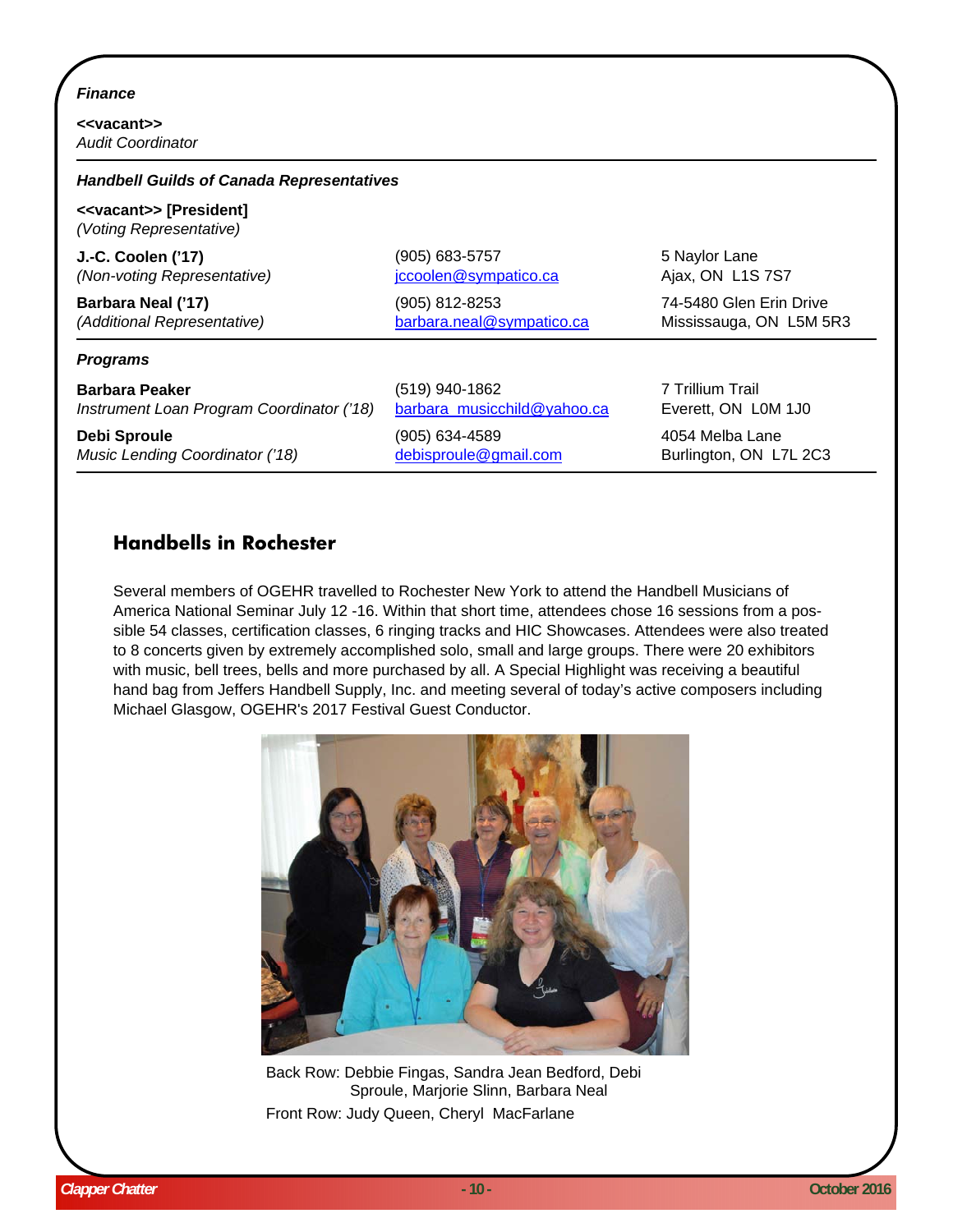# Ring In Christmas A Massed Handbell Concert

# featuring handbell choirs from the eastern GTA

## Saturday, November 19, 2016 - 7:30 p.m. St. Mark's Coptic Orthodox Cathedral: 455 Ferrier Street, Markham (Warden and Steeles)

**Adult** \$10 Child (12 and under) \$5 Child (6 and under) free

# Doors open at 7:00pm

For information or tickets, please email at: stmarkhandbells@gmail.com Tickets also available from: